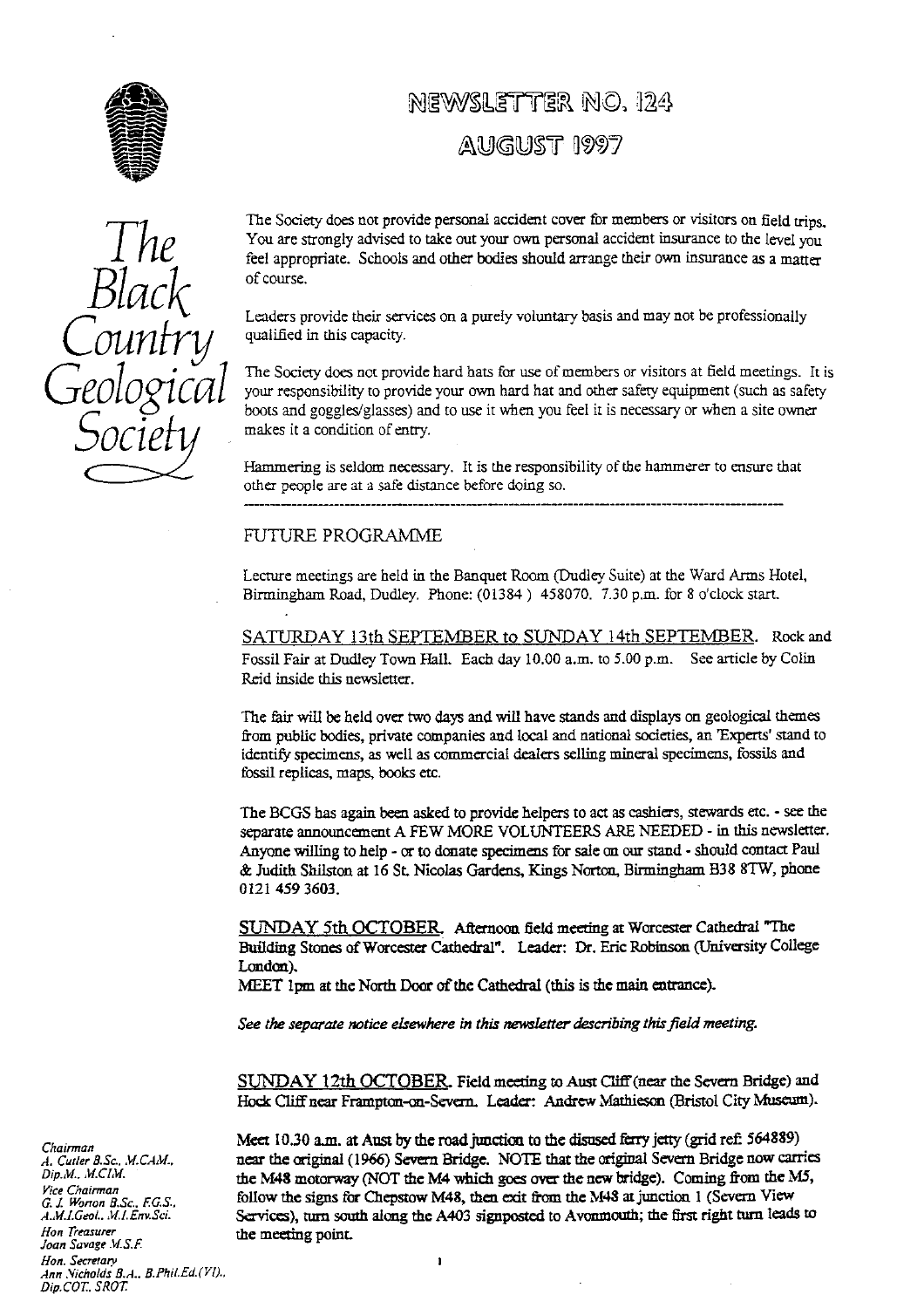

*Andrew Mathieson writes:* "Asst Cliff is a 'classic' geological site with an excellent sequence through the Triassic to the base of the Jurassic. Although the site is an SSSI, collection of fossils is allowed because there is continuous erosion of the cliff and there is plenty of material to find on the beach.

The top of **the** cliff is capped by Lias limestones rich in bivalves and the first Jurassic ammonites. Below are Upper Rhaetic beds with "Crazy" Cotham **M**arble, then the Lower Rhaetic with many bivalves, fish and reptile teeth and bones, with many intriguing trace fossils. The 'Bone Bed" is thick and the origin of its concentration of coprolites, pebbles and (some) bones remains satisfyingly elusive. The lower cliff is Mercia Mudstone with much gypsum, some celestite and a few casts of halite crystals".

ANDREW MATHIESON has **be**en the geology specialist in Bristol Museums Education Service for over 20 years, having previously been geology curator at Leicester Museums. He has concentrated on introducing people of all ages to geology, particularly through fieldwork, and is also very much concerned with geological site conservation\_

There will be a lunch stop at a local pub, probably the Bell Inn at Frampton-on-Severn.

AFTER LUNCH we will visit Hock Cliff (GR 730090) alongside the River Severn at Fretherne near Frampton-on-Severn. Hock Cliff is in the Lower Lias and shows bands of limestone and shale; it is particularly famous for its fossil bivalve GRYPHAEA ARCUATA *(or 'Devil's Toenail9* found in the cliff and along the beach. There can also be ironstone nodules, fragments of ammonites, and pyritised specimens of Gryphaea.

## AS BOTH SITES CAN BE VERY MUDDY AND WE WILL BE VISITING AT LOW TIDE, VISITORS SHOULD WEAR BOOTS, OR PREFERABLY WELLINGTONS.

MONDAY 27th OCTOBER Lecture "The Story of HERON, a high pressure/high temperature oil field in the Central North Sea" by Dominic McCormick (Shell Exploration & Production Aberdeen).

*Dr. McCormick writes:* "The main aim of the story will be to demonstrate how the geology governs the design and execution of the drilling wells in the North Sea. The lecture will start with an introduction to North Sea geology and will cover timings, source rocks, seals and reservoirs. Then I will explain a little on seismic acquisition and interpretation, and describe well design and how it is governed by the geology. Finally an explanation of how the exploration/appraisal wells of the HERON field were drilled, followed by a quick overview of the production well planning/execution that is now **ongoing".**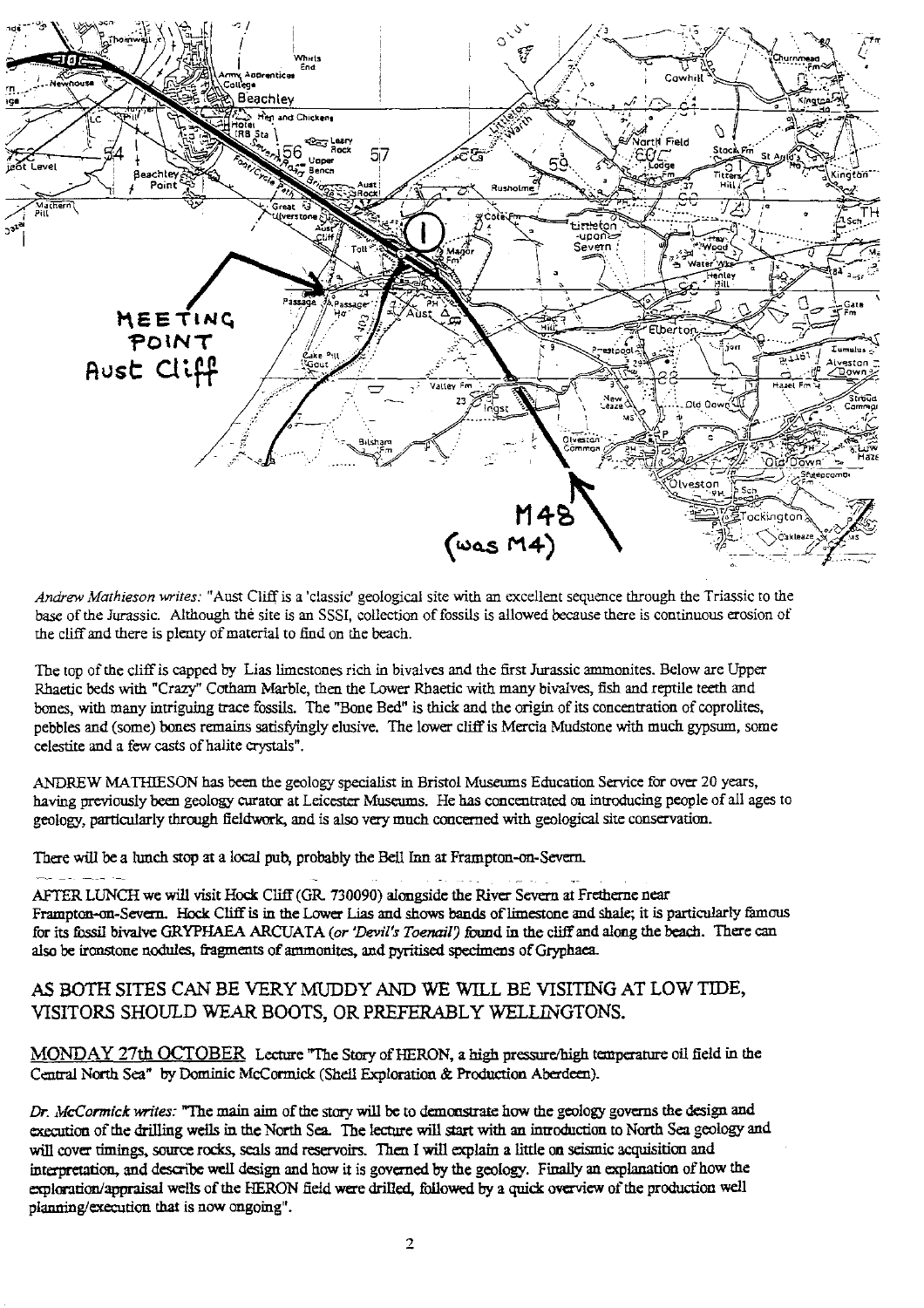Dr. DOMINIC McCORMICK started in the oil industry as an exploration team assistant then completed a BSc degree with Birkbeck College, University of London in 1984. Since then he has worked as an exploration team geologist and operations geologist in London and Aberdeen. He obtained his PhD at Aberdeen University working on the Cromer Knoll Group of the Central Graben and is currently involved in exploration/appraisal and development drilling of High Pressure/High Temperature wells in the Central North Sea.

MONDAY 24th NOVEMBER. Lecture by Dr. RJ. Kennedy (Birmingham City Museum).

MONDAY 19th JANUARY 1988 . Lecture on Greenland Geology by Dr. Paul Smith (Birmingham University).

MONDAY 23rd FEBRUARY Annual General Meeting followed by lecture 'Laterites can be fun' by Dr. Des Bowden (Society member/Newman College, Birmingham).

THURSDAY (note Thursday) 19th MARCH. Joint lecture with The Geological Society of London (West Midlands Group). The subject of the lecture will probably be the geological aspects of the D-Day landings on the French Coast in June 1944.

MONDAY 23rd MARCH. Lecture: Environmental geology - examples from Finland and the UK. By Dr. Roger Dackombe (Wolverhampton University).

MONDAY 27th APRIL . Lecture on Carboniferous Corals by Dr. John Nudds (Manchester Museum).

## DUDLEY ROCK AND FOSSIL FAIR'97

After a three year absence, Dudley Rock and Fossil Fair - Britain's biggest public geological event returns on 13th/14th September, and promises to be the best yet. Dudley Town Hall will once again be the venue for up to 40 exhibitors from across the geological spectrum and a host of events designed to make geology fm. Over 4000 visitors - families, students and enthusiasts from all over the country are expected to attend.

Not surprisingly, this year's theme is 'Dinosaurs'. A special display on 'Victorian Dinosaurs' will look at the first, crude dinosaur models, made for the Great Exhibition at Crystal Palace in 1851. For a 21st century view you can surf the saurians on the world wide web with the Dinosaur Society or purchase memorabilia at the Society's silent auction. Film presentations including 'The Land that Time Forgot' and 'When Dinosaurs ruled the Earth' will be shown in the novel surroundings of Dudley's Crown Court. Dudley Museum is offering a Jurassic feast with its current blockbuster exhibition 'Return of the Dinosaurs' which features superb skeletons, models and interactive displays.

A number of exhibits will be dedicated to the history and exploitation of Dudley's spectacular man-made caverns and tunnels and to the superb fossils for which the area is world renowned. This year the BCGS will have the largest display, concentrating on the Society's conservation activities. Other local exhibitors include Johnson, Poole and Bloomer, Dudley Canal Trust and the Black Country Museum.

if **your tastes he** well above ground, the Midlands Astronomical Society will have the latest images and information from the red planet in their display Rocking around Mars'.

Other organisations appearing at this year's Fair will include the Geological and Gemmological Societies, while the British Geological Survey will be demonstrating its new CD ROM on the rocks and landscape of the Lake District

There are plenty of opportunities to 'get physical' at this year's event, with something to do on every display stand. Gold panning, gem-cutting and fossil cast making will once again be on the menu for children. Top mineral and fossil dealers have been invited along to tempt visitors with gemstones, jewellery and prehistoric tit-bits.

Members of BCGS are invited to assist on the Roadshow stand, where experts from the Geological Curators' Group will also be on hand to identify items brought in by members of the public.

As in previous years there will be numerous special events - geological walks, underground excursions and competitions taking place over the weekend. This year to meet demand there will be two 'Over and Under Dudley' trips to Wren's Nest National Nature Reserve and into the limestone caverns of the town's Castle HIlL **Dudley** Canal trust will also be running a special excursion through Dudley Tunnel - at over a mile, one of the longest canal tunnels in the country.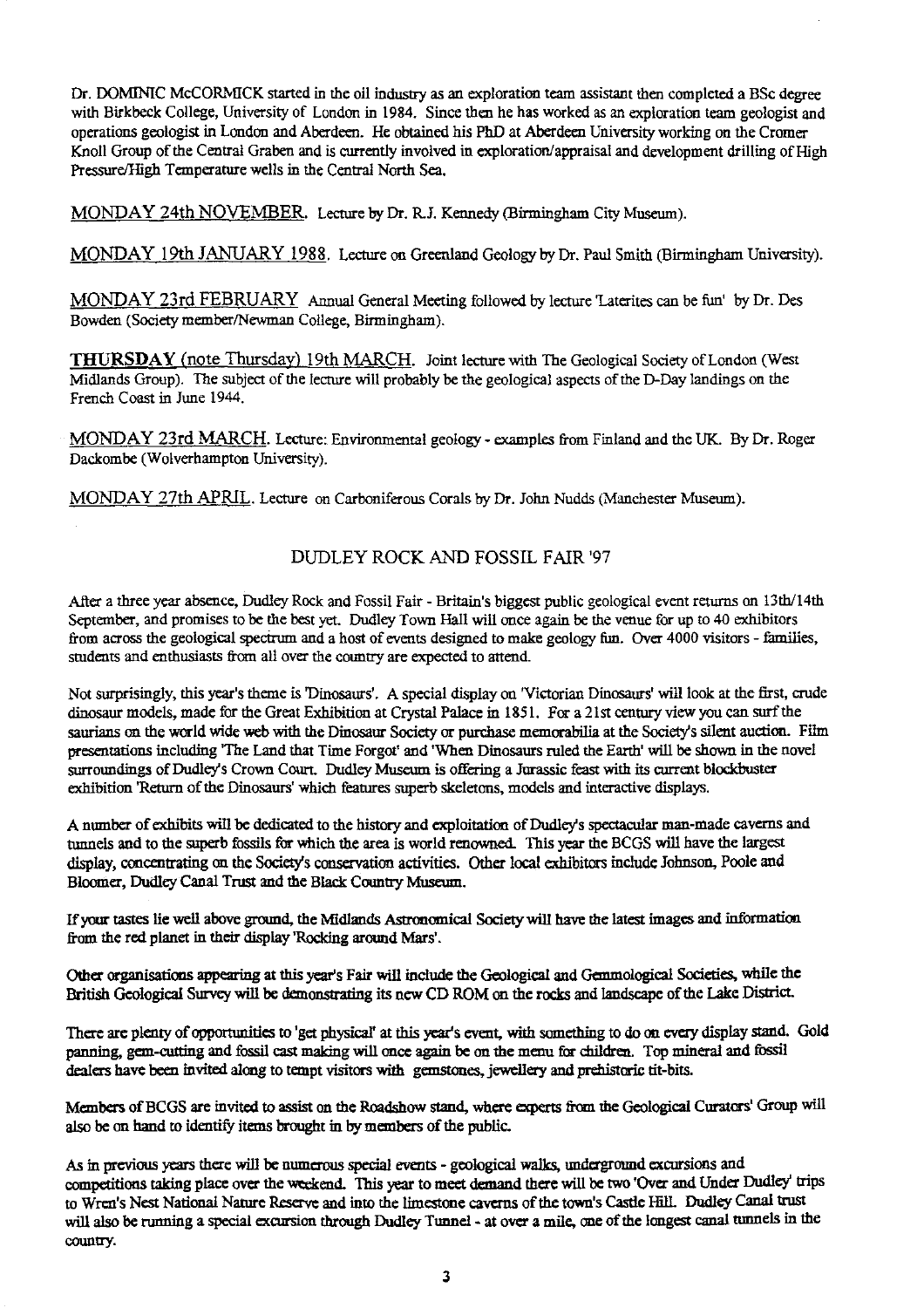May I take this opportunity to thank members of the Society for your enthusiastic support in helping to mount the Fair. It simply would not be possible without you! I am particularly indebted to Paul and Judith Shilston for their role in co-ordinating the volunteers. I look forward to seeing you all at the Fair. No matter in what capacity you are attending ... enjoy the Show!

Colin Reid

## EDITORIAL

I have seen some most interesting geological reports in the press over the summer. Geology has had a prominent place in the news. A highly dangerous volcano erupted on Montserrat. Pathfinder landed on Mars and sent back such spectacular pictures and is apparently functioning well. News was reported of the first supercomputer in Britain developed for the study of geophysics. It will investigate activity in vents at the bottom of the Atlantic Ocean. It is believed that bacteria flourish at very high temperatures creating energy from sulphates. An expedition by submarine to vents 4 km below the surface of the Atlantic will measure the velocity, temperature and chemicals coming out of vents and feed the information into Cambridge University's Enigma supercomputer. 'Enigma' will also be used for studies of the relationship between ocean currents and climate and to study activity in the earth's core according to a press report. In September a Birmingham University expedition sets out for Nevada to study the mass extinction at the end of the Triassic, 205 million years ago.---- and ---- the dinosaurs are back at Dudley museum!

#### REPORTS

#### Sunday 18th May. Field Meeting to Shropshire, Wenlock Edge and Leintwardine. Leader: Dr. Paul Smith (Birmingham University).

On a very pleasant, if somewhat cold, day, a group of around 40 met near Much Wenlock for a splendid field trip in the Shropshire Silurian. At the first stop on top of Wenlock Edge our leader set out the geology of the area. Standing on top of the reef limestones of the Much Wenlock formation the nearby Llandovery formations could be seen, with the more distant Ordovician and Cambrian hills clearly visible.

At Ippikins Rock the lowest formation visible was a nodular limestone bed; on top of this were visible the stromatoporoids on which the reef was built. The reef formed of corals, algae and stromatoporoids was an active mobile structure which became larger in a northward direction as the Silurian seas became shallower.

The second stop of the day, the road cutting at Kill End Farm, is a classic locality of the Llandovery series. Here marine sediments were deposited on a shoreline of Precambrian rocks during a marine transgression. The cutting shows mudstones and siltstones with a diverse fauna. There are also limestone horizons with a very specific fauna of the brachiopod *Pentamenrs,* the rock in places being largely *formed of this* brachiopod.

Following lunch at Winstanstow the party visited a quarry at View Edge where in the past Aymestry limestone was extracted. The fossil fauna here is dominated by the brachiopod *Kirkrdium,* **sometimes** *in considerable profusion.* The formation is diachronous and part of the Upper Bridgewood formation. This limestone is generally of high energy origin and exhibited some cross bedding.

Our final location was Mocktree Quarry near Leintwardine, *a key locality for the* palaeogeography of the Ludlow age. In Upper Ludlow times this area was at the edge of a submarine shelf with channels at the *heads of* submarine canyons. Some of the beds in the quarry have been interpreted as catenary channel fill sediments filling canyons cut into the Mid Ludlow deposits. These sediments contain an unusual fauna of eurypterids, echinoids, brachiopods and trilobites.

This was certainly a most interesting field meeting, all the more so for the entertaining and informative leadership of Paul Smith. The large group, including a very large number of **our** friends from the Manchester Geological Society, enjoyed a splendid day and our thanks are extended to Dr. Smith.

Steve Hughes.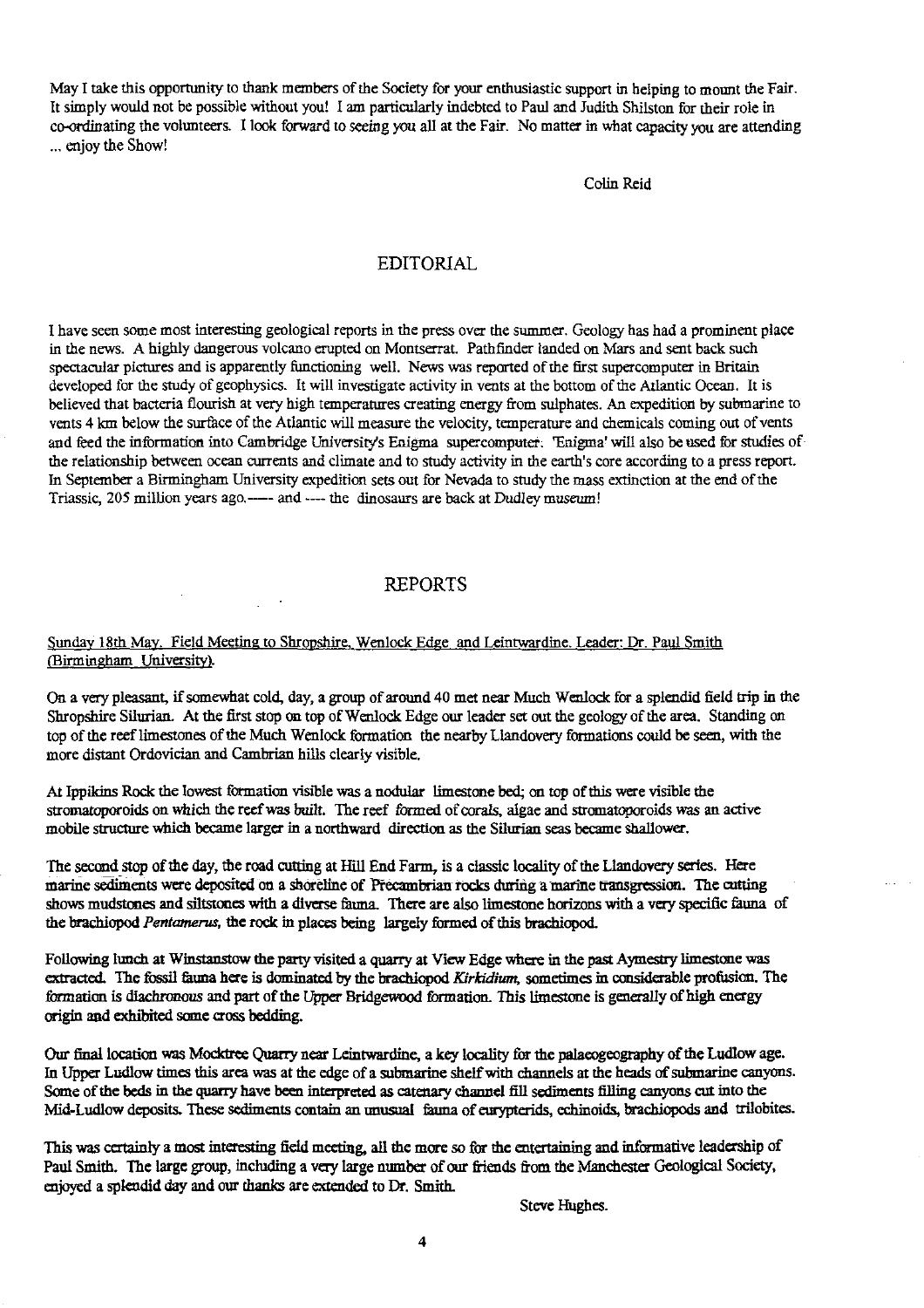## Sunday 8th June. Field meeting "The Malvern Hills - a geological viewpoint". Leader: Eddie Bail

Eddie Bailey, who is one of our own members, comes from Worcester and knows the Malverns well. For this meeting he chose the southern section of the Malverns - Herefordshire Beacon, Gullet Quarry and Chase End Hill - and promised that *"we would visit some dramatic scenery and see some impressive geology. It would be a story from the Precambrian onwards, explaining how the rocks we will walk over, and* those *we will se at a distance, came to be, and putting these rocks and their structures into a global plate tectonic setting using the most up to date readily available data".*

Starting over 1000 Million years ago, he divided the party into groups to represent the palaeo-continents of Laurentia, Eurasia and *Gondwana,* then directed them as they re-enacted continental drift over the next billion years. Around 1000 M years the continents were converging *(the groups denoting the various continents moving together accordingly)* leading to subduction and mountain building and this created several uplifted regions off the north Gondwana coast; one such land mass termed eastern Avalonia contained the future England, Wales, S. Ireland and parts of western Europe. - *and the corresponding members of the party were moved around to show this.* Around 680 M years several large igneous bodies were injected into the crust and these became the MALVERN HILLS.

So now we had the general setting and we had all got the idea of how the continents drifted. The first location visited was HEREFORDSHIRE BEACON which gave a good overview of the area, and Eddie had also taken the trouble to carry up samples of Malvern rocks from several localities so that they could be compared. GIANTS CAVE on the iirther side of the Beacon shows pillow structures of the Warren House formation, probably produced on the ocean floor; they are dated around 566 M years and so are some 120 M years younger that the Malvern Hills, and are believed to have been thrusted up against the Malverns.

Moving on to GULLET QUARRY, we looked at the Malvern Quartzite basal conglomerate, which is Lower Cambrian (545 M years). It is interpreted as a shoreline deposit adjacent to a mountainous areas which was being eroded, as it contains rounded pebbles including some of ?Uriconian VoIcanics. Further on we moved into the Upper Cambrian, Whiteleaved Oak Shales and Bronsil Shales; *the leader made us sit there while we were submerged by the LL4NDOVERY TRANSGRESSION,* an earlier Silurian event when there was a worldwide rise in sea-level and the shoreline moved eastwards, leaving US SUBMERGED while the Malvern Hills stood out as islands.

This traumatic event was the signal to move to *lunch* at the Plume of Feathers *pub,* and we were fortunate that the only rain of the day - in fact a torrential thunderstorm - occurred while we were safely under cover.

After lunch we returned to the GULLET to see the Malvernian/Llandovery contact, probably the most important Silurian/Precambrian contact in the British Isles. The junction has a high angle of dip, *with* sandstones and siltstones of the Llandovery against the Malvernian, with a conglomerate interface between. The exact status of this junction is disputed, as to whether the conglomerate is a basal sedimentary conglomerate, or is due to a fault or fracture giving a 'crush' conglomerate.

The final locality was CHASE END *HILL,* to which we were al transported by two minibuses kindly organised by the leader. Chase End is a superb viewpoint and it made a fitting climax to the meeting. To the north there are the main summits of the Malverns, eastwards shows the Midlands Triassic plain, while looking to the west shows the nearby landscape of low hills marked by two dolente sills, with Welsh scenery beyond.

The magnificent handouts - more like books - on Malvern geology that Eddie had prepared for the meeting capped what was one of the best field meetings most of us can remember. All thanks to Eddie for his sterling efforts.

#### Paul Shilston

## Monday 23 June Field meeting to Snailbeach Historic site and Old Mine led by Peter Sheldrake of Shropshire C.C. Environment Department

Snaiibeach mine, which yielded lead, zinc and barite, worked veins in the Ordovician Mytton Flags which are sandwiched between the Stiperstone Quarzite and the Hope shales. The veins trend east west and dip **at** 70° and 80° into the hillside. The main veins are of barite yielding galena while deeper they are of calcite bearing sphalerite. At still greater depth copper and tin are found but these have not been mined. Lead ingots from Roman times have been found in the area but traces of the earliest mining are obliterated by later working. Records of mining exist from the seventeenth century. The heyday of mining was 1850-1870 when 500 men were employed. The mines closed in 1911 though surface working of barite continued until 1955. The mine was worked to a **depth** of 1600 feet, the upper part draining freely from adits but water being pumped to the 112 yard level.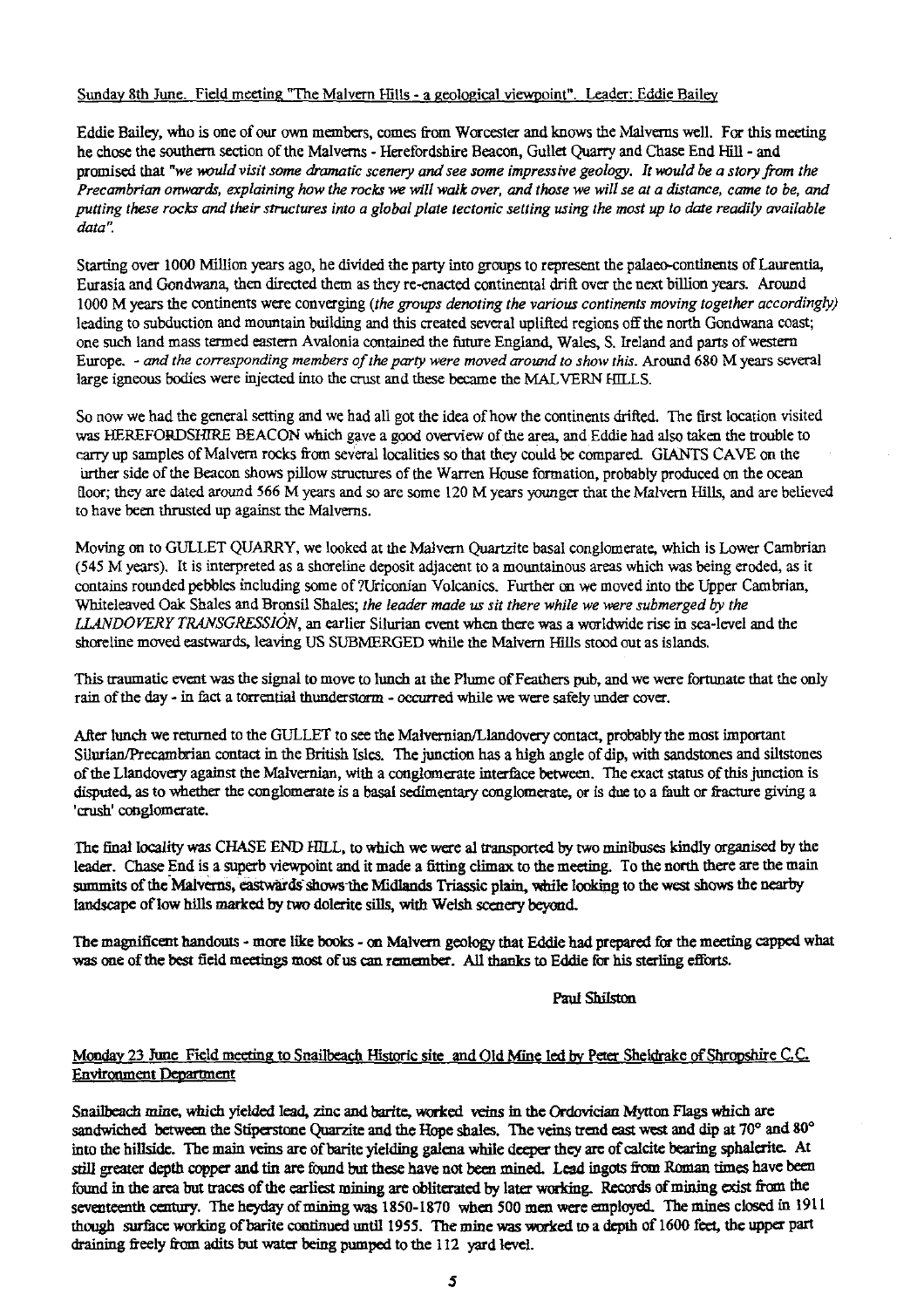The whole site had become very dangerous. The buildings are being *stabilised* but English Heritage does not allow restoration work, only work which will stabilise them in their existing condition. Some of the remaining buildings are quite magnificent, twelve of them being listed. They were well built but the wooden lintels have rotted. Building preservation work has been carried out to a high standard

The locomotive *shed* housed the engines which brought *coal to the* mine and *has a* roof and is to be used as a mine centre. The mine *shafts* have been made safe with concrete caps. The 1797 winding engine house and the 1\$50 blacksmith's shop remain, the latter with its forge and an enormous pair of bellows, also the miners dry, a large building without windows or cooking facilities, where many of the miners may have slept. The compressor engine house sent compressed air to the mine for the drilling tools. There is a large Cornish Engine house on site. The engine pumped water from the mine. The magazine house has a double stone wall and had bark on the floor to prevent sparks from the miners' feet. The *walls* were Iined with wood and *the* roof was *of* wooden pitch to encourage any explosion to discharge *its* energy upwards rather than horizontally

Unusually, the ore was smelted on site, about 3/4 mile away. A large chimney connected to an underground 1/2 mile long flue created a draught for the smelter.

The buildings today are hidden in a wooded setting among the scattered houses of the village. Fish live in the pond that formerly provided water for the mine and increasingly the surrounding houses are becoming desirable residences for an incoming population.

The adit we went in (Perkin's Level adit?) is high up in the mine. The adit was about 5ft high. One heard the bangs as hard hats hit the roof. Evidence *of* rock fails could be seen, especially in the large stopes which rose almost to ground level. The adit was underwater to a depth of about 5 inches following a period of heavy rain. The barite veins were up to approximately 4ft thick and their steep dip was clearly seen. The miners worked with candles stuck in their felt hats by lumps of clay. The mine had no methane but does have radon. Water drains out through the adits. The miners worked upwards, from bottom to top, to exploit gravity in the removal of the loosened ore. Rough plank staging was placed across the stopes to support their work. Our visit terminated at a large scree slope where good specimens could be collected. Consultants have indicated the strong probability *of* a roof collapse in the upper stope area over an indefinite time span, as relatively little thickness of rock separates the mined chambers from the surface.

The waste from the mine was most hazardous. The white tip waste was like dune sand and lay in the middle of a village. Winds blew and contaminated the surrounding land. The toxic zinc prevented a vegetation cover and animals fell sick on eating the dust. This waste has been removed or stabilised and a large tip of coarse waste of host rock from the excavation of the shaft has been left for the enjoyment of geologists. This proved a big attraction for some of our members.

Kate Ashcroft.

#### THE CONSERVATION COLUMN

• As I write, the bright glow of the 1997 **Rock & Fossil Fair has** appeared once again on the autumnal horizon. It foretells the arrival of another action-packed geological weekend in just a few short weeks time\_

This national event rightly dominates this edition of the newsletter. It has been crafted to be a blend of geo-spectaculars ranging from dinosaurs to diamonds (see Colin Reid's article) and the geoessentials of exploration, education and of course, conservation. This event is a truly magnificent geological selection-box and is warmly wrapped in popular appeal.

The fair brings together so many strands of geology and so many interested people that it would be hard to imagine a better gathering at which we could wave a banner of conservation, and so we shall.

The BCGS has a particularly important role to play in this Earthy celebration. As usual, we will provide the much needed voluntary stewardship at the Town Hall in Dudley and will lead walks and talks which explore the local geological terrain but we also have an important role to play as ambassadors for responsible collecting and care of sites and specimens.

The theme of the BCGS stand this year is CONSERVATION and the stand will be decorated with visuals and slogans which promote this worthy cause. The BCGS stand is the largest at the fair and will be the very first stand that people will see as they enter the Town Hall. At the stand, by being ourselves we will make our most important contribution to the fair (and to the science as a whole).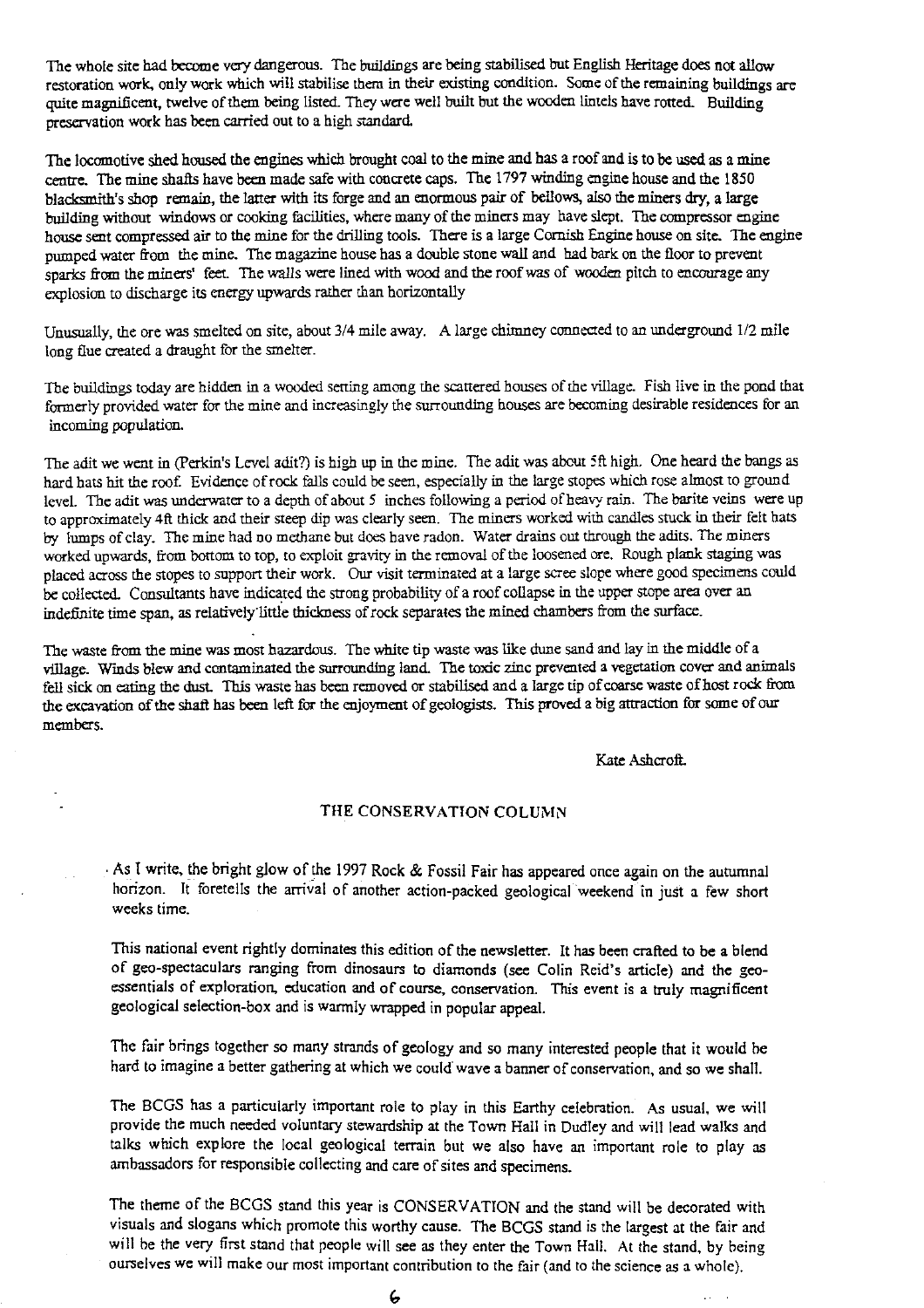It is the spirit of friendliness, approachability and enthusiasm that is our greatest gift to the fair. These attributes make the visitors feel welcome, help them to relate to, and support, the things that we do and perhaps help us to introduce them to aspects of the world around them which they may never have realised existed (and certainly never valued before).

As BCGS members, we all have an opportunity (or perhaps an obligation) to point out to the visitors as they come into the fair, that the specimens and sites from which they come, often have a fragile and irreplaceable beauty, and that these need our respect and care to ensure their survival in the future.

I hope that the stand will give visitors both a welcome and something to think about as they wander around the fair.

And in the aftermath of the fair, when the halls stand empty and echo no more to the sounds of excited punters and exhibitors, as the glow of the fair grows dim on the winter horizon and the shadows of a happy weekend grow longer..... where then the spirit of BCGS geological conservation?.....

.....Well, it will be found on the canal-side at Brewins Bridge, Netherton, with its sleeves rolled up and its wellies on as some more classic geology gets a facelift  $\frac{1}{2}$ 

But more about that next time

Graham Worton



**YES SON, ONCE HION A TWE YOU COULD FIND THINGS LIKE THIS AROUND HERE!**